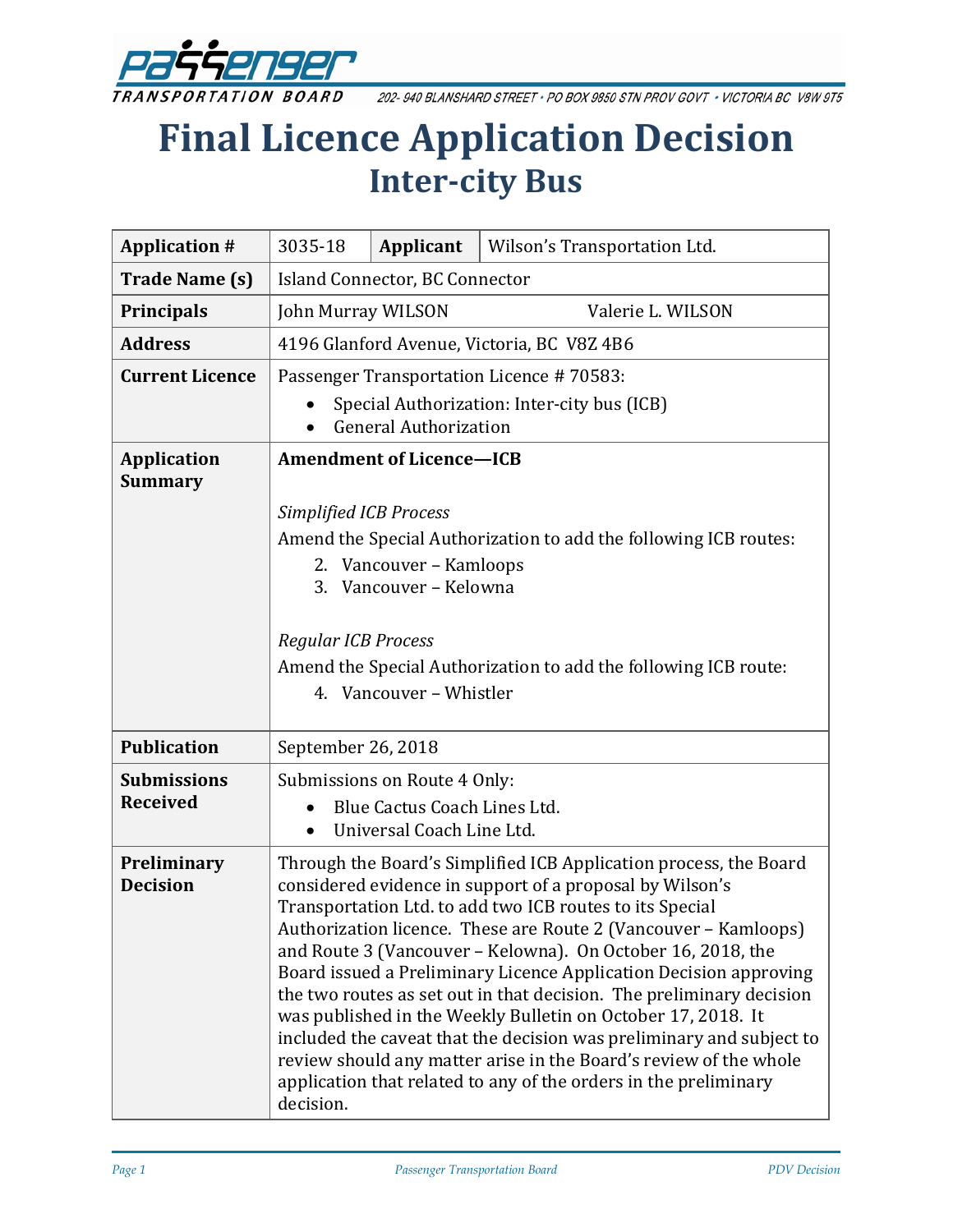| <b>Final Decision</b>                | 1. The addition of Route 4 (Vancouver - Whistler) is approved<br>as set out in the application summary.<br>2. The Preliminary Licence Application Decision of October<br>16, 2018 approving Routes 2 (Vancouver - Kamloops) and 3<br>(Vancouver - Kelowna) is affirmed as amended (respecting<br>notice and activation requirements) in this final decision. |                     |                        |
|--------------------------------------|--------------------------------------------------------------------------------------------------------------------------------------------------------------------------------------------------------------------------------------------------------------------------------------------------------------------------------------------------------------|---------------------|------------------------|
| <b>Final Decision</b><br><b>Date</b> | October 31, 2018                                                                                                                                                                                                                                                                                                                                             |                     |                        |
| <b>Panel Chair</b>                   | William H. Bell                                                                                                                                                                                                                                                                                                                                              | <b>Panel Member</b> | <b>Spencer Mikituk</b> |

#### **I. Introduction**

Wilson's Transportation Ltd. (WTL) has had a Passenger Transportation (PT) Licence with Special Authorization, Inter-city bus (ICB) since 2016. Under this authority, WTL provides cross ferry transportation between Victoria and Vancouver (Route 1).

In July 2018, Greyhound Transportation Canada ULC issued a news release stating that, as of October 31, 2018, it will stop providing bus service in Western Canada. Subsequently, WTL applied to amend its Special Authorization licence to add the following ICB routes:

Route 2: Vancouver-Kamloops Route 3: Vancouver-Kelowna Route 4: Vancouver-Whistler

We processed the Routes 2 and 3 portion of the WTL application under our Simplified ICB Application process for corridors without ICB service at present or when Greyhound Canada withdraws service at the end of October 2018.

Greyhound Canada's service withdrawal includes services under Route S1 of its licence from Vancouver to Pemberton. However, other ICB operators on the corridor provide service as far north as Whistler. Thus, we processed the Route 4 portion of the WTL application (Vancouver – Whistler) under the regular application process, not the simplified process.

On October 16, 2018, the Board issued a Preliminary Licence Application Decision approving Routes 2 and 3. Section IX of this Final Licence Application Decision affirms the preliminary decision as amended in this decision. Although much of the other information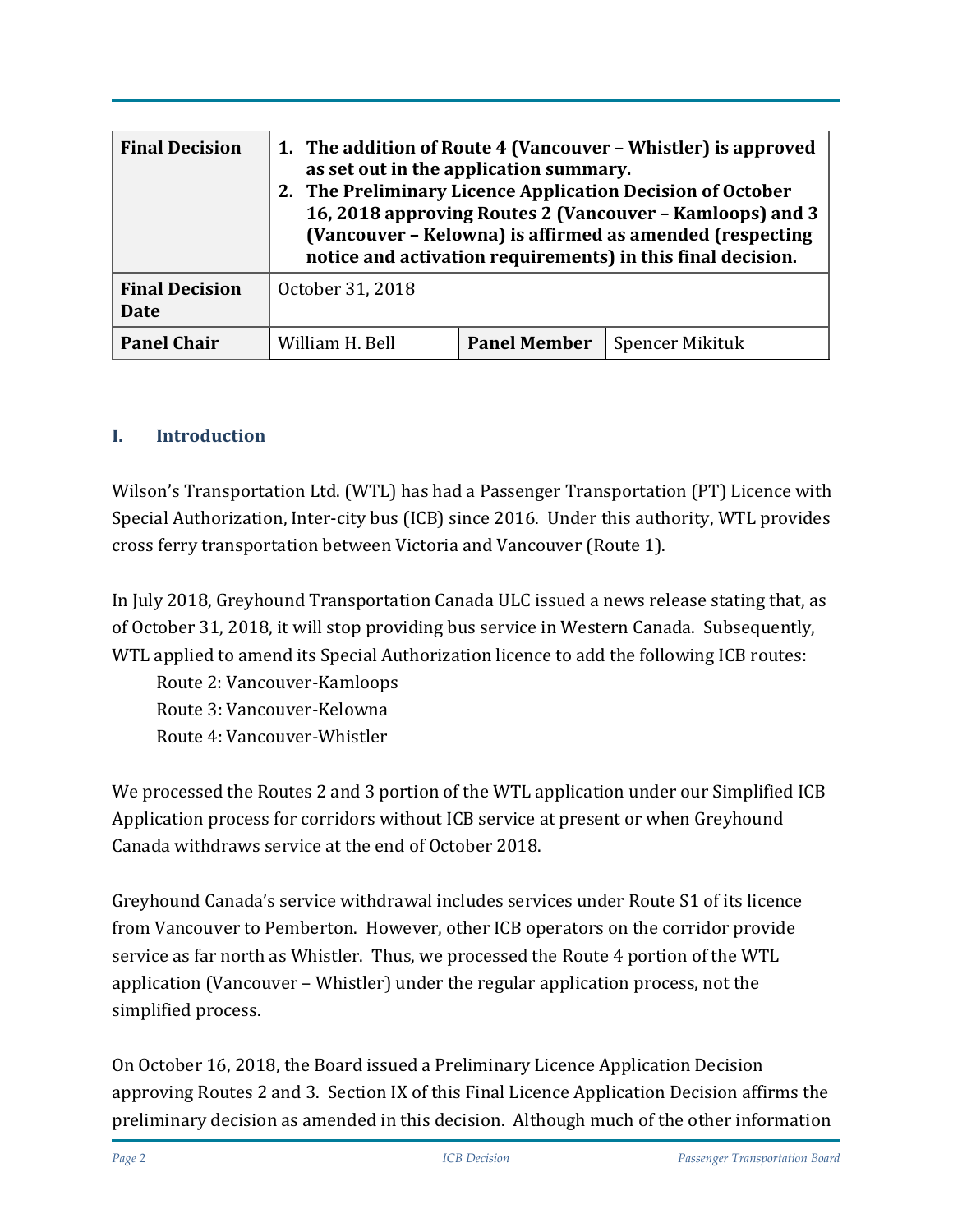in this decision has applicability to the three routes that WTL proposes in application 3035- 18, much of the information that follows provides context or reasons for our decision respecting Route 4 (Vancouver – Whistler).

#### **II. Background (Route 4)**

WTL proposes Route 4 (Vancouver – Whistler) as a daily round trip service with stops at Vancouver, West Vancouver, Squamish and Whistler. Route 4 is shown in the map below.



#### **III. Jurisdiction and Proceedings**

This application is made under the *Passenger Transportation Act* (the "PT Act"). The PT Act regulates the licensing and operation of commercial passenger transportation vehicles in B.C.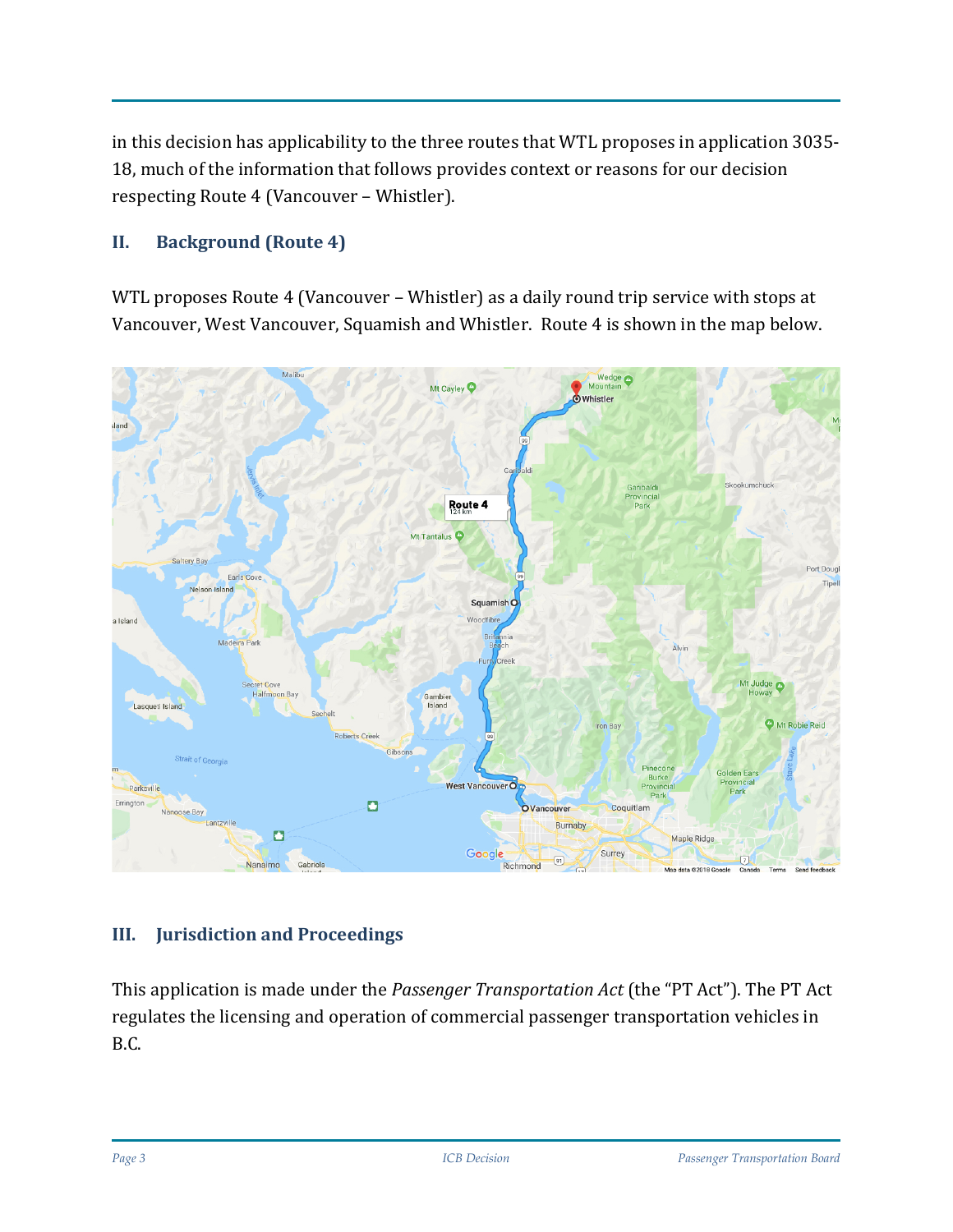Under the PT Act, the Passenger Transportation Board (the "Board") makes decisions on applications for inter-city buses. The Board has authority to consider and approve applications for new licences as well as applications from existing licensees to change routes and minimum service levels.

The PT Act requires the Board to consider public need, applicant fitness and sound economic conditions in the passenger transportation industry before deciding whether to approve an application, in whole or in part, or to refuse an application. For applications proceeding through the simplified ICB process, much of the Board's focus is on applicant fitness.

The Act also allows the Board to, among other things:

- conduct proceedings together [section 14]
- accept evidence and information that it considers relevant, necessary, and appropriate, whether or not the information would be admissible in a court of law [Section 15]
- conduct written, electronic or oral hearings, or any combination of them, as the Board, in its sole discretion, considers appropriate [Section 17]
- require further information from an applicant  $[Section 27(1)(b)]$
- conduct an investigation into any matter related to an application [Section] 27(3)(b)]

Section 26(2) of the PT Act requires the Board to publish the fact and nature of applications, and section 27(3) requires the Board to consider applications and any written submissions it receives as result of publication. Section 27(5) says that people who make submissions are not entitled to disclosure of further information, unless the Board orders otherwise.

# *1. Similar Applications (respecting WTL Route 4)*

Whistler Rides Inc. (WRI) submitted application 2330-18 to obtain a new Special Authorization, ICB with one route (Route 1: Vancouver – Pemberton) on the Sea-to-Sky corridor. It proposes service of at least 1 daily round trip with stops at Vancouver, Squamish, Whistler and Pemberton, and it proposes some route points in common with Route 4 in WTL's application 3035-18. Pursuant to section 14 of the *Passenger*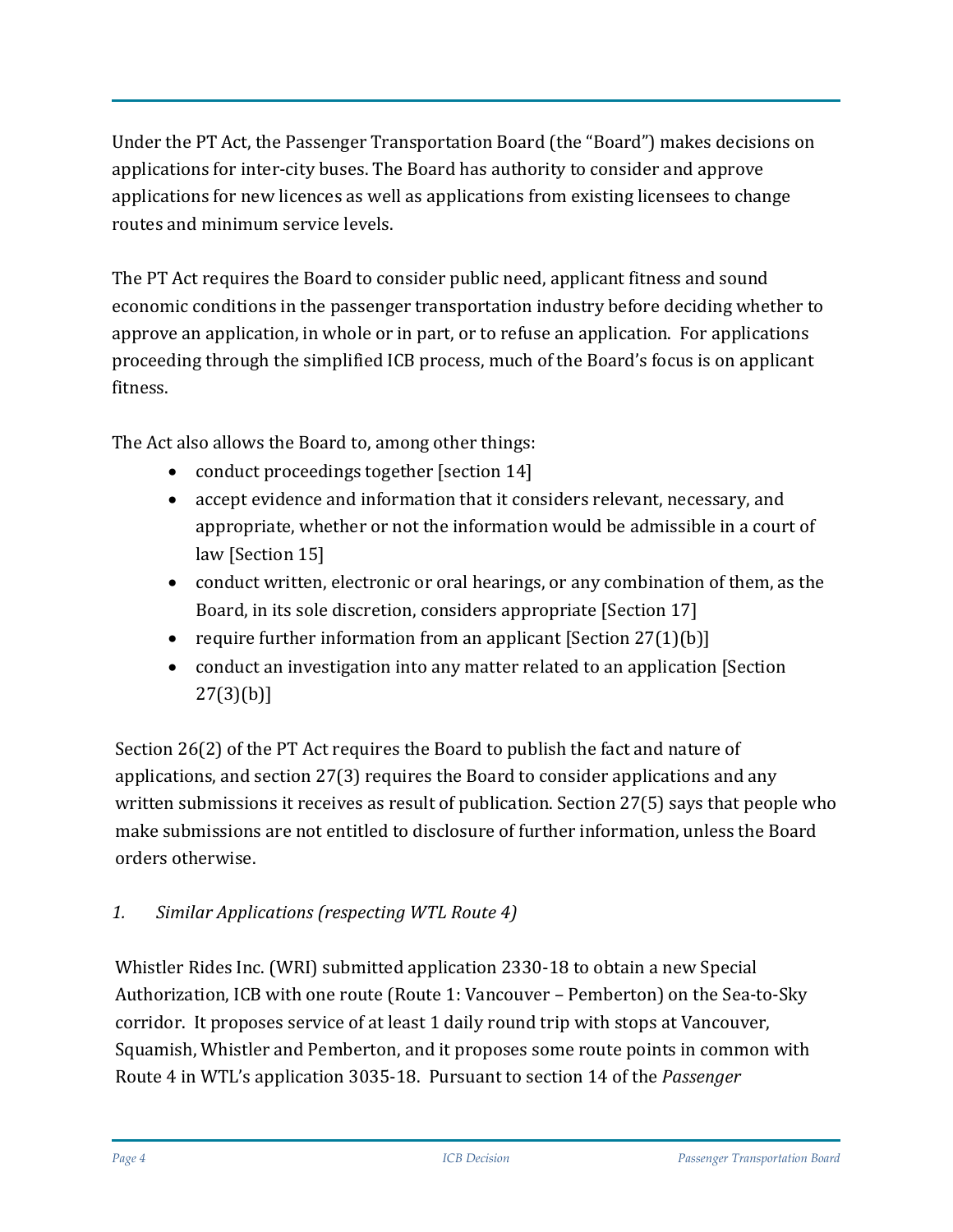*Transportation Act*, we have considered WRI's application and the Route 4 portion of WTL's application together.

We note that Greyhound's departure is imminent and that the ski season is approaching.

We published application 2413-18 from Blue Cactus Coach Lines Ltd. (operating as Snowbus) on September 26, 2018. This licensee seeks a number of changes to its licence to operate two routes between from Vancouver, UBC and Vancouver to Whistler and return. Our review of this application is not yet complete. We also note that, on October 24, 2018, the PT Board published an application by Cantrail Coach Lines Ltd. (3194-18) to add a Vancouver – Pemberton route to its licence that authorizes the BC portion of an ICB service between Vancouver and Seattle. Decisions on the Blue Cactus and Cantrail applications will be made at a later date.

## *2. Process*

We are conducting this application by way of a written hearing.

## **IV. Background (Applicant)**

WTL has been in operation since 1962. It currently serves Victoria and part of Vancouver Island. It is Vancouver Island's largest charter bus company and is one of the top three in B.C. In addition to its core business of bus charters and rentals, it operates several scheduled services which include Gray Line Sightseeing, YYJ Airport Shuttle and a BC Ferries Connector Service.

The applicant was initially approved for a Special Authorization: Inter-City Bus in January 2016. That application, 473-15, was submitted and approved as an Urgent Public Need (UPN) application. This service is under contract to BC Ferries and provides bus transportation under PT Licence 70583 (Route 1) between Victoria and Vancouver a minimum of three times daily in each direction. Intermediate route points include Delta, Richmond and YVR.

The Board refused WTL's application 317-17 to amend the terms and conditions of its licence (PTL 70583) to add an express service with an additional Victoria – Vancouver route (one trip monthly in each direction) and a Victoria – Nanaimo route (one trip daily in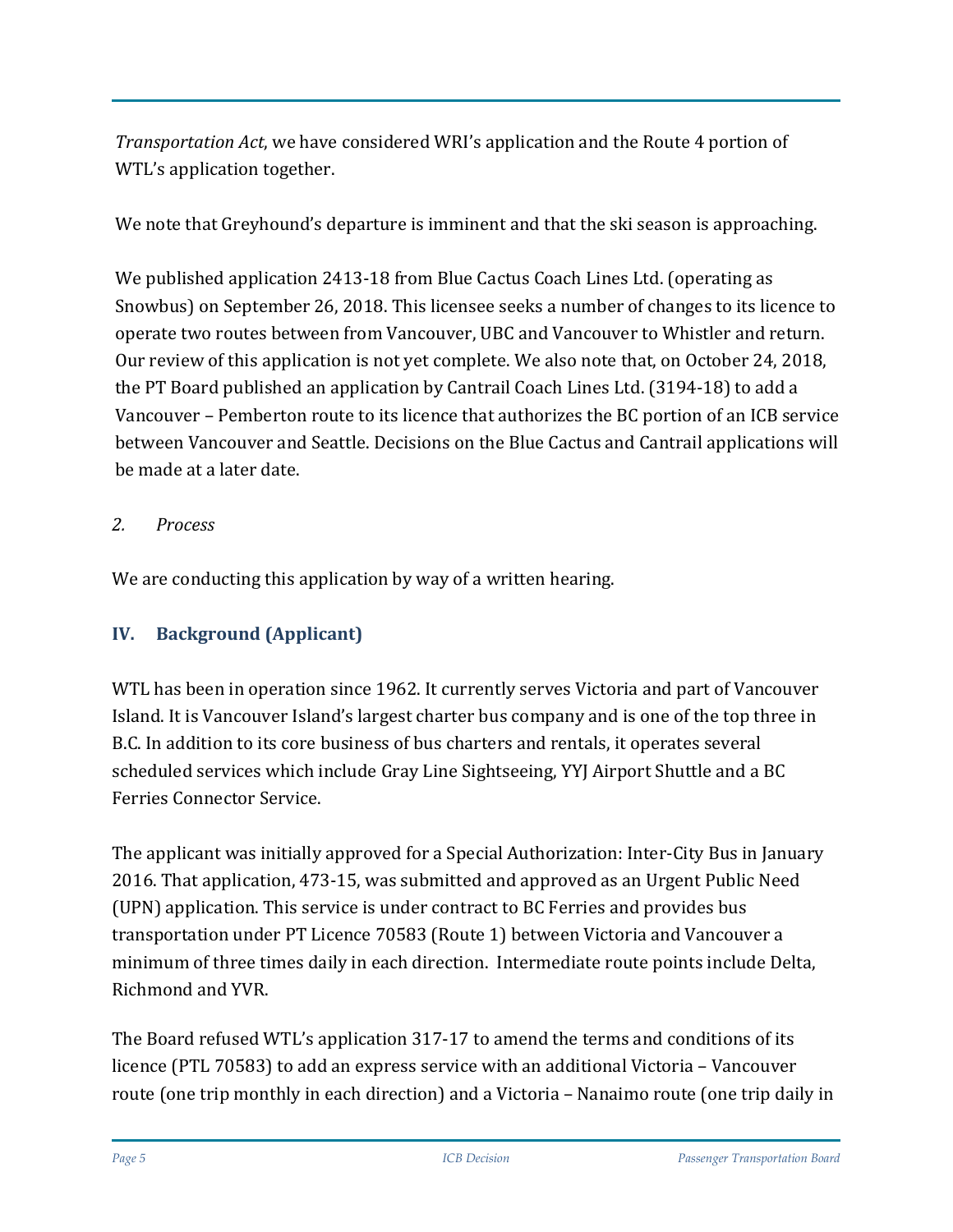each direction) as the applicant did not meet the requirement to demonstrate a public need for either addition.

More recently, in October 2018, the Board approved application 1486-18 by WTL to add an "engaged carrier authorization" to its licence. This was based on a request for this authorization from Tofino Bus Lines Inc. (TBSI) as proof of need for the service. TBSI is licensed to operate five ICB routes on Vancouver Island between Tofino and Nanaimo, and between Victoria and Port Hardy.

The applicant submitted the requisite material and forms for this application.

# **V. Application Rationale, Submissions and Responses**

# *(a) Applicant's Rationale*

WTL provided the following text for publication with it's application:

*With the pending closure of Greyhound Canada services, there is an immediate demand for transportation services to these three hubs: Vancouver, Kelowna and Kamloops. Wilson's Transportation would like to provide a solution to this need. With Wilson's Transportation's current infrastructure, this would be a good fit for the people and the province.*

# *(b) Submissions & Applicant's Response (WTL Route 4 only)*

A submission was received from Blue Cactus Coach Lines Ltd. ("Blue Cactus" or "Snowbus") that is now licensed to provide a seasonal ICB service to Whistler from late November until April. The submission noted several areas of concern:

- Snowbus has for 14 years provided services tailored to the Whistler transportation market. This market is divided between the local and tourist users. The former is served by Greyhound, Snowbus and Epic Rides. The latter is served by the YVR operator.
- Three authorized ICB operators currently service Whistler. The ICB service from YVR has been detrimental to other ICB operators due to pricing that uses its higher fare for airport-tourist passengers to subsidize a lower fare for local passengers.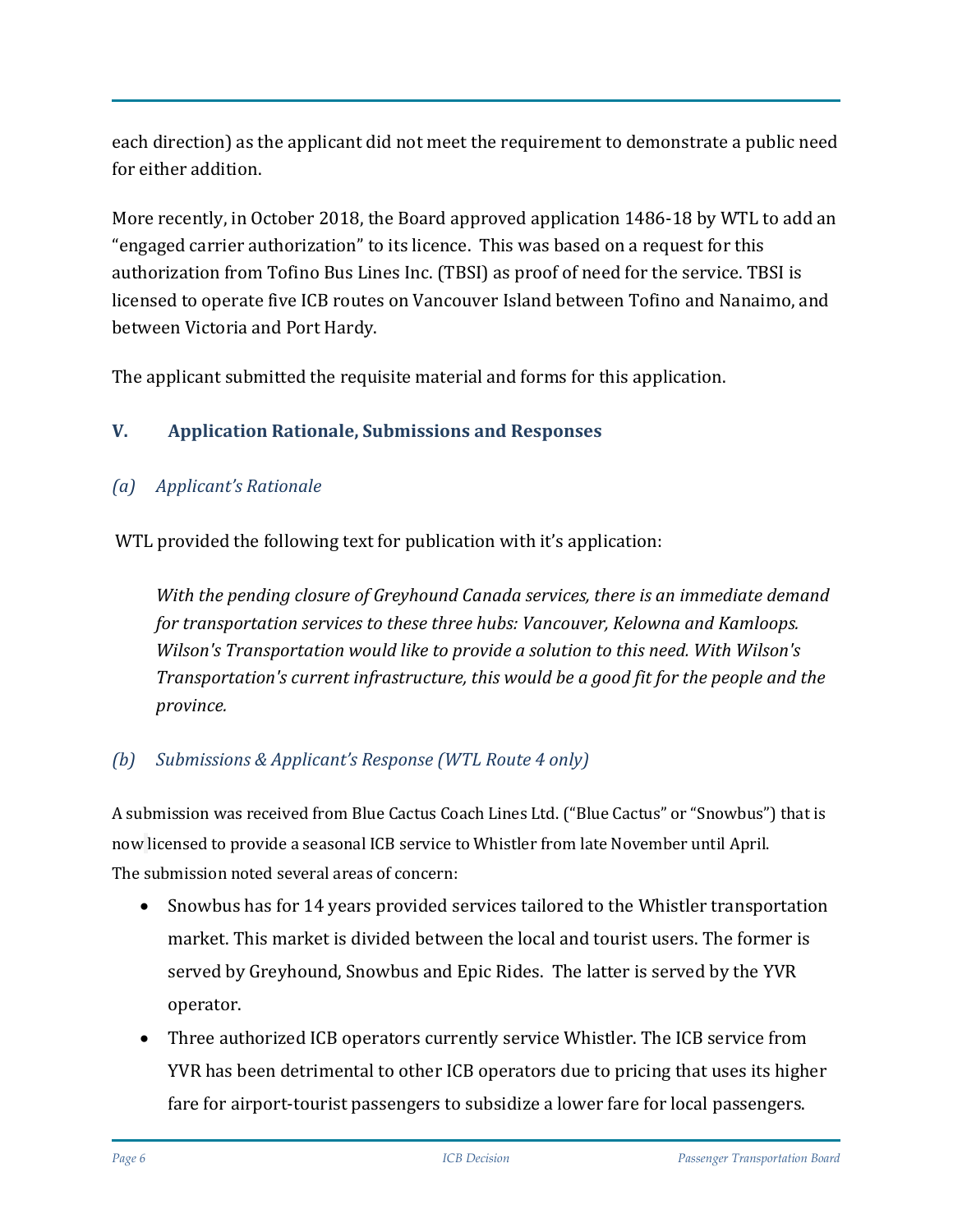The other threat is the multiple Passenger Directed Vehicle (PDV) and General Authorization (GA) operators on the corridor.

- Existing ICB operators need the incremental business that Greyhound will leave behind. Snowbus and Epic Rides both share Greyhound pickup locations, rider demographics and market segment. Snowbus and Epic need an opportunity for economic stability and increased ridership to improve their services.
- Currently there are 14+ ICB schedules per day among the 3 ICB operations, and any new operator would undercut existing services to gain market share and create an excessively competitive marketplace with detrimental impacts.
- The customer base that Wilson's may bring from its BC Ferry and other services can easily be met by existing ICB operators. The void of service left by Greyhound on the corridor is not in need of any new ICB operation. It states, *"the route is, and can continue to be, well served by the existing and new, experienced and motivated operators, all of whom, have sufficient capabilities to address any and all passenger needs especially in the 'local' marketplace."*

The applicant responded to the submission as follows:

- The concern over predatory pricing is directed at the current YVR operator not the applicant.
- There will be no new or incremental capacity as WTL is applying to replace Greyhound service at a reduced capacity.
- The submitter's claim that the route can continue to be well served by existing operators is not credible as the submitter applied to the Board to reduce service levels in the submitter's licence at a time when Greyhound is abandoning the route, and the submitter has recently solicited WTL to provide it with coaches as the submitter does not own or lease motor coaches.
- It is unclear what reference to "new" operators mean. WTL is an experienced, motivated and capable operator.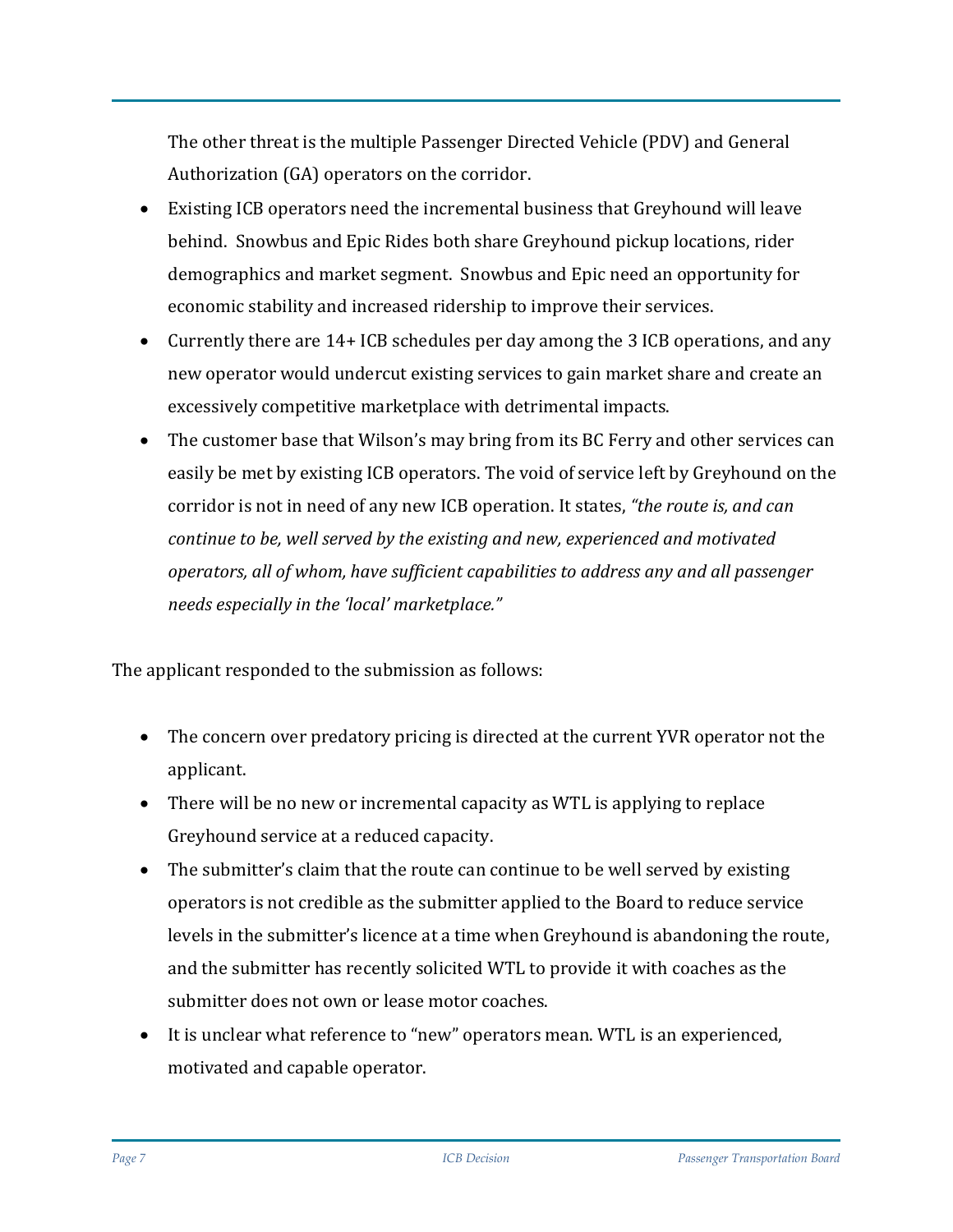• WTL's application will provide service from Pacific Central Station in Vancouver and mitigate the loss of connectivity for passengers when Greyhound leaves, and will contribute to sound economic conditions for the ground passenger industry as well as connectivity for passengers travelling to and from Vancouver Island via its BC Ferries Connector.

A second submission was received from Universal Coach Line Ltd. (UCLL) that recently acquired the YVR concession currently held by PCL to operate an ICB shuttle service between YVR and Whistler. Intermediate route points include the Richmond Hotel District, the Vancouver Hotel District, and Squamish. UCLL starts the service January 1, 2019, subject to the approval of an application it will submit to the PT Board to start operating ICBs on this Sea-to-Sky route. UCLL object to the WTL application for two reasons:

- 1. There is no public need for the service. The applicant has not provided a reason in its Application Summary for applying for the Vancouver-Whistler route. The corridor is saturated with many licensed and unlicensed carriers.
- 2. The WTL application is detrimental to sound economic conditions. UCLL has invested millions of dollars in new buses as it assumes the PCL concession to operate from YVR while offering appealing services, operating at lower costs, maintaining safety and helping to reduce congestion. It strives to meet these goals despite inheriting a service that has experienced annual declines in passengers. On the route, investments made by other GA, PDV and ICB operators invalidates WTL's claim that its proposal would fill a void caused by a lack of available options.

The applicant responded to the submission as follows:

• The YVR concession carries some exclusive rights of pick up at YVR, but these rights do not extend to any other location on the corridor. By and large, the YVR service provides transportation for non-residents bound for Whistler, not local residents.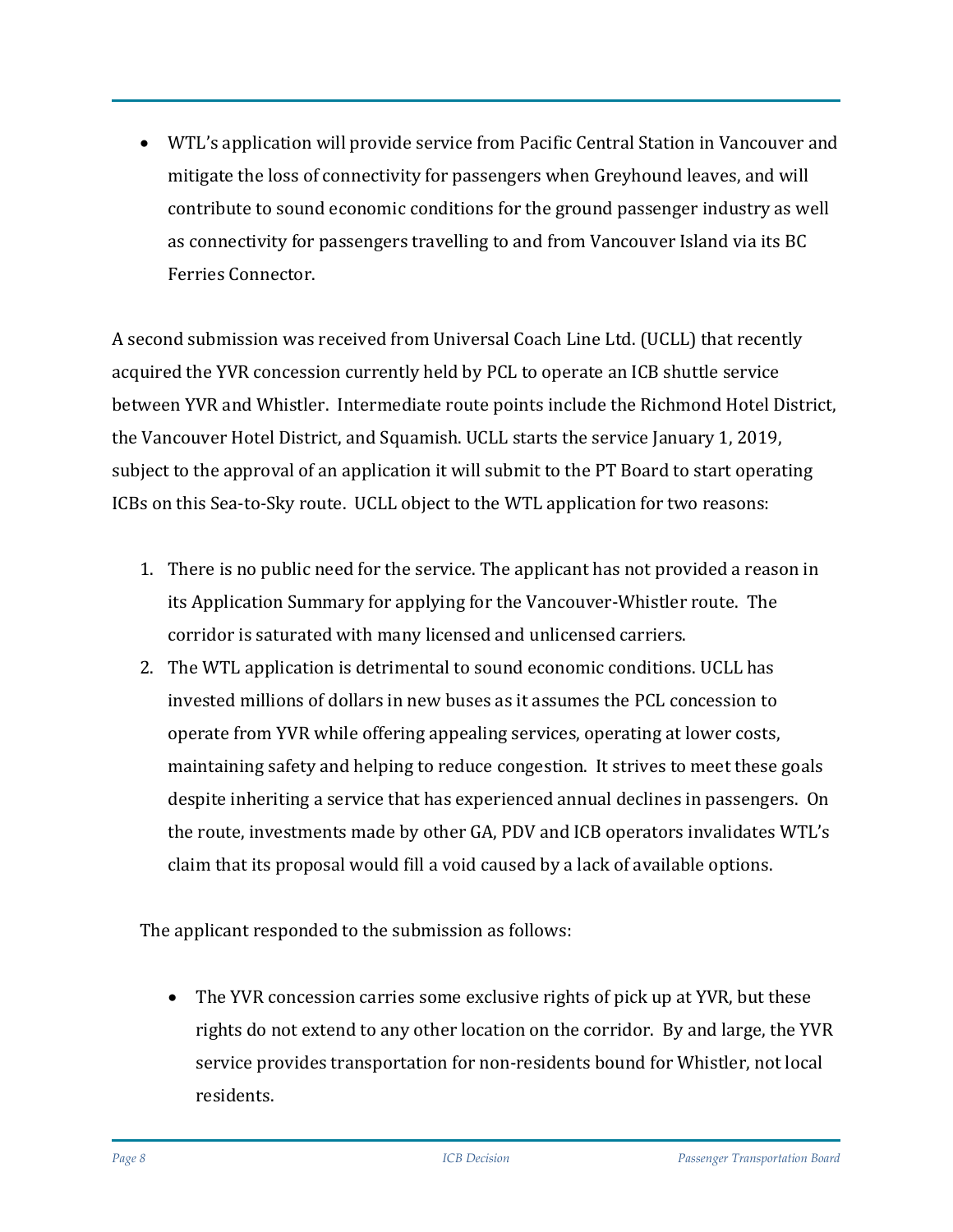- The WTL rationale in its application summary applies to all routes. Greyhound's Vancouver - Whistler route originates from Pacific Central Station and that route was serviced up to 5 times daily during peak periods. The route is now part of the global abandonment by Greyhound. WTL had an interline agreement in place for Vancouver connections to all points on Greyhound's network. Greyhound's departure is decimating the connectivity with WTL's Victoria - Vancouver service.
- Pacific Central Station, which WTL uses, is an intermodal transportation hub, as is YVR. There is no less "public need" for connecting passengers here, than there is at YVR.
- The submitter makes a self-serving claim that public need does not exist on a route that is pending abandonment by Greyhound, and which it intends to make an application for. As well, the submitter claims that the WTL application is detrimental to economic conditions due to market dilution, yet the submitter is prepared to invest million to dilute the market.
- Competitiveness on the route has resulted in a consumer-friendly pricing model for the travelling public.

The Board gives more weight to submissions that back up claims with facts or details. I have considered the opposing submissions and the applicant's responses to them in my review of this application.

#### **VI. Mandate**

Section 28(1) of the Act says that the Board may approve the application, if the Board considers that:

- (a) there is a public need for the service the applicant proposed to provide under any special authorization.
- (b) the applicant is a fit and proper person to provide that service and is capable of providing that service, and
- (c) the application, if granted, would promote sound economic conditions in the passenger transportation business in British Columbia.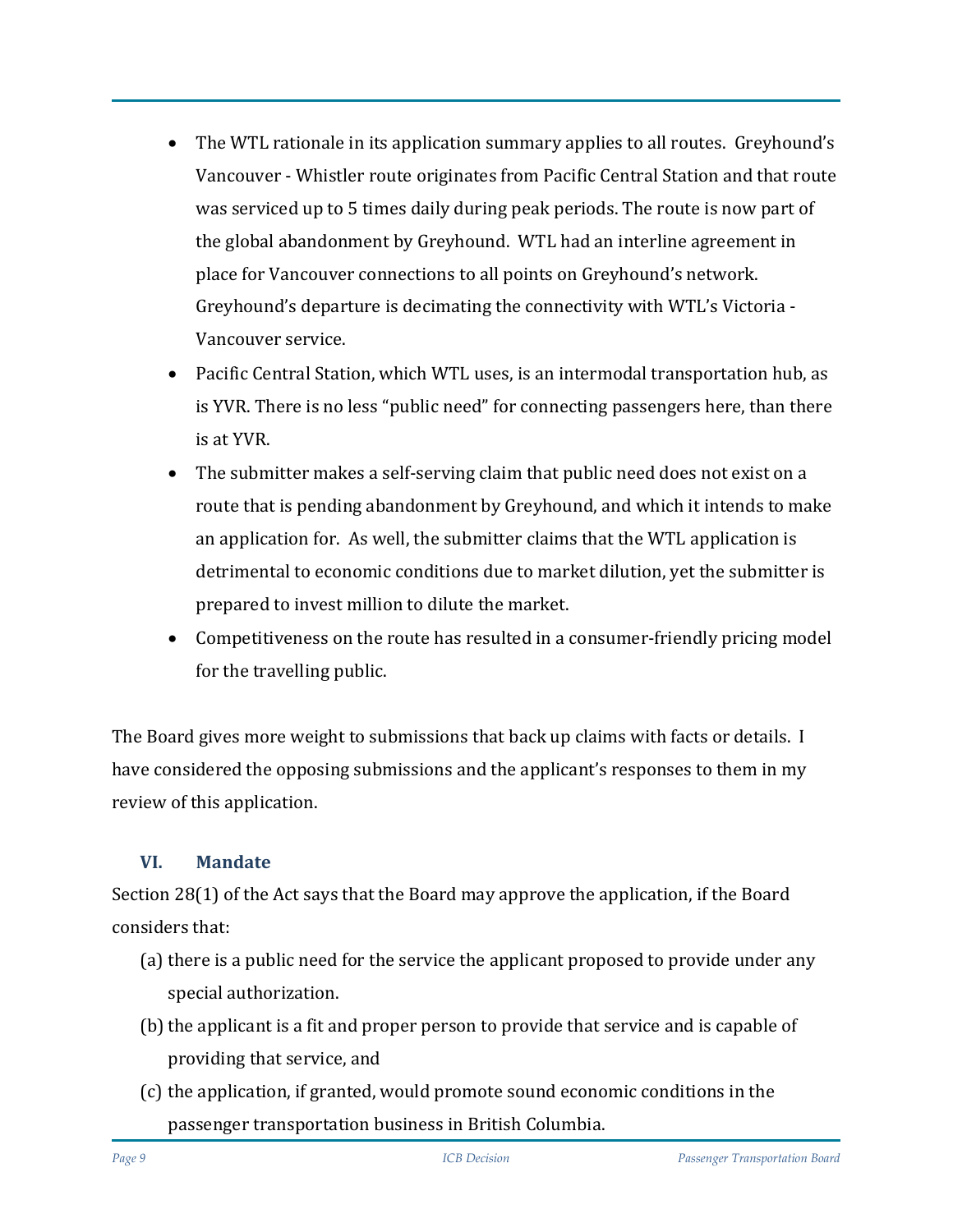## **VII. Reasons for the Board's Decision**

# (a) *Is there a public need for the service that the applicant proposes to provide under special authorization?*

The Board expects applicants to show that there is an "unmet" public need for an inter-city bus service on the corridor where the want to provide service. Applicants should give the Board information that is **factual** and **objective**. Applicants should not rely on their opinion or general statements to show public need.

WTL seeks an amendment to its "Special Authorization (SA): Inter-city Bus" licence to operate a daily round-trip service between Vancouver and Whistler with stops at West Vancouver and Squamish. WTL, in its business plan, sets out a vision is to provide a more comfortable and convenient express-style service between the Metro Vancouver and Whistler markets. It is dedicated to improving commuter bus service on this corridor and feels the exit of Greyhound is a great opportunity to streamline services and attract a different travelling customer to commuter bus services.

To provide some context regarding public need for ICB service on the corridor, it is important to note that Greyhound and three other ICB operators currently provide service on the corridor. These include Pacific Coach Lines Ltd. (PCL) that, at present, has a contract with YVR to provide daily service year-round between YVR and Whistler. Blue Cactus (dba Snowbus) and Epic Rides are licensed to provide seasonal ICB service. Further, more than 20 licensees with General or Special Authorization, or both, operate on the corridor providing limousine, tour, sightseeing, shuttle, and other passenger transportation services. The licensed services of the current four ICB operators can be summarized as set out below.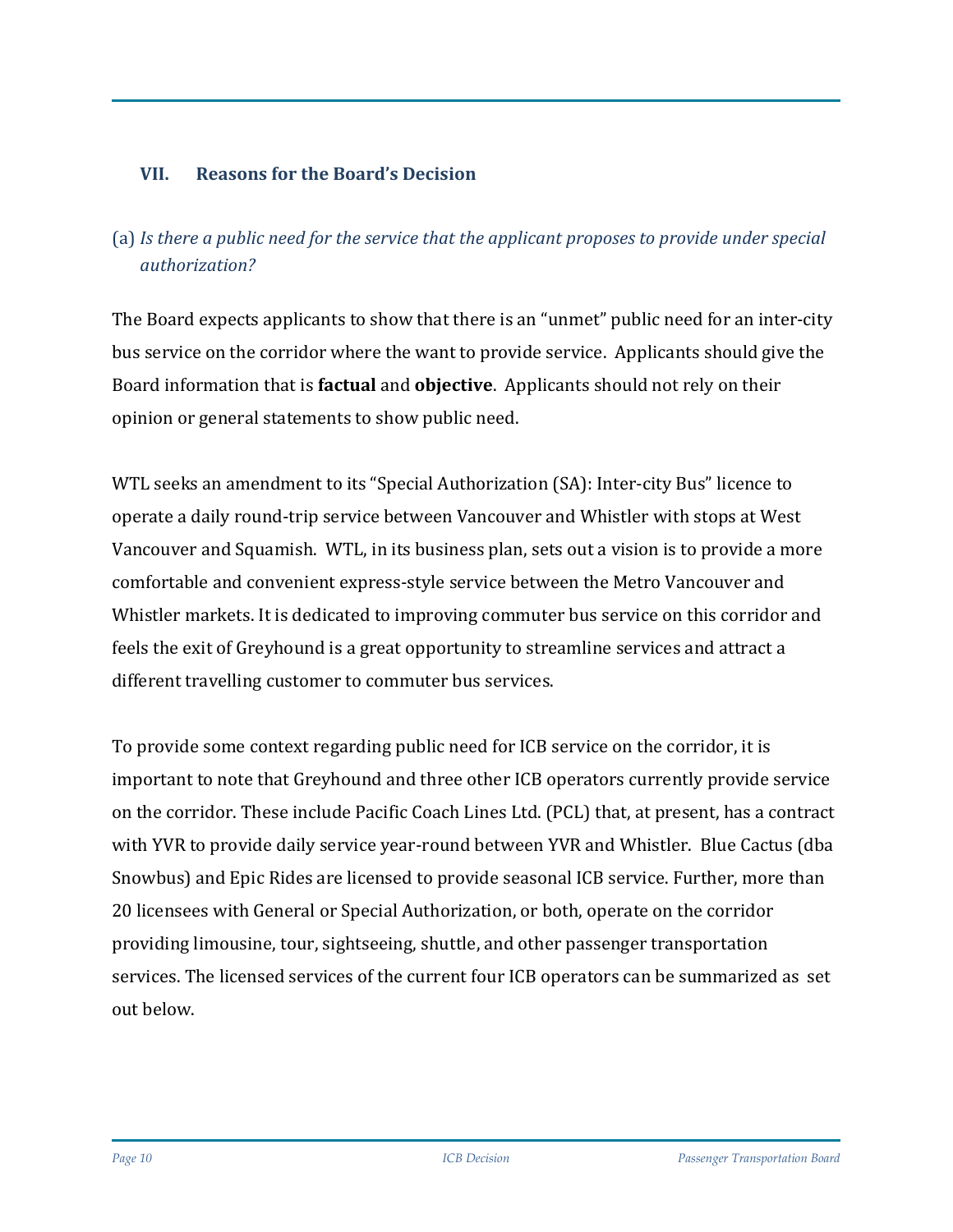#### **Greyhound Canada:**

Year-round service on its Route S1 between Vancouver and Pemberton with a minimum route frequency (MRF) of two trips per week in each direction and stops at Squamish and Whistler. Prior to the Board's decision of February 20, 2018, on Greyhound application 256-17, the MRF on Greyhound's Route S1 was a total of 56 trips per week (Vancouver to Whistler) and 42 trips per week at Whistler and Pemberton—with service to or from Mt. Currie at least 14 trips per week. The decision on application 256-17 approved Greyhound's proposed elimination of its Route S2, a seasonal route serving UBC, Vancouver, West Vancouver and Whistler with a minimum of six trips weekly from November to April.

#### **Pacific Coach Lines**:

Year-round service between the Vancouver International Airport (YVR) and Whistler with a daily minimum route frequency of four trips in each direction. The service includes stops in the Richmond Hotel Area, the Vancouver Hotel Area and the District of Squamish.

#### **Blue Cactus Coach Lines (dba Snowbus):**

Seasonal service (late November to April) with two routes:

- 1. Richmond Whistler with a daily minimum of two trips in each direction including stops in Vancouver and the District of West Vancouver.
- 2. Burnaby Whistler with a weekly minimum of three trips in each direction and stops in the District of North Vancouver.

#### **Epic Rides:**

Seasonal Vancouver – Whistler service from June to October and November to April. The weekly minimum frequency is two trips in each direction. From December to April only, the operation authorizes service from UBC with a minimum of one trip per week in each direction.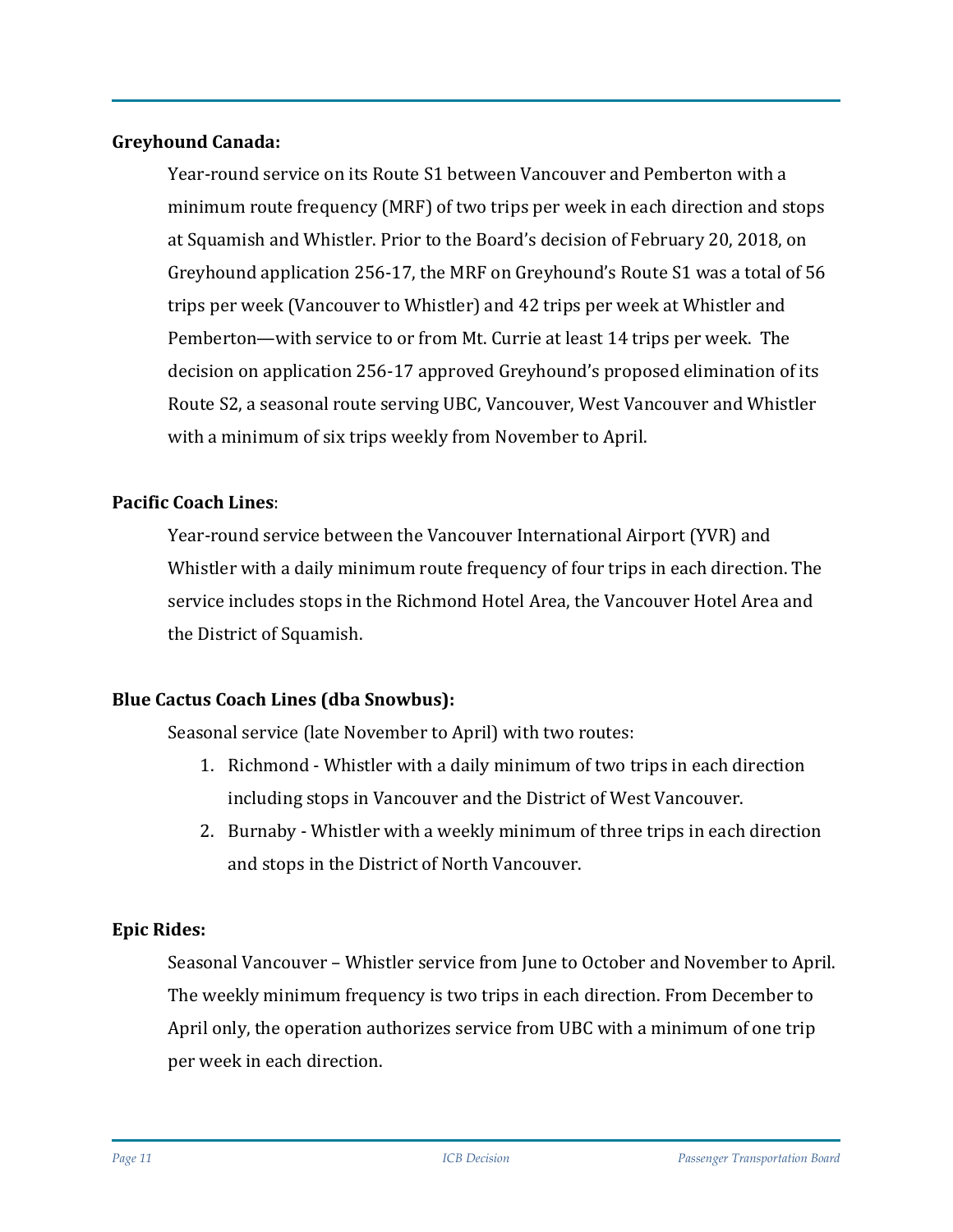The applicant in its Business Plan refers to the large population and customer base including the annual influx of tourists required to sustain an ICB service on the Vancouver-Whistler corridor. Many rely on and choose bus transportation as their desired form of travel. The service will focus on both the local and tourist markets. Further in relation to business partnerships and alliances it will continue working with Greyhound Lines, Inc., the US based company, as the new service will be an interline service that can seamlessly connect with Greyhound Lines' Vancouver-Seattle route. Also, WTL's partnership with BC Ferries and the new proposed Island Ferries (Nanaimo) can connect Vancouver Island passengers to the mainland, as will their current daily BC Ferries Connector bus (Victoria – Vancouver) that offers seamless connectivity. The applicant notes that *"Whistler currently has service by Pacific Coach Lines who operate a bus from the Vancouver Airport (YVR) direct to Whistler, but that would not be a market we are targeting."*

The Board received a letter from the mayor of Squamish dated October 4, 2018 that reports that all communities within the Sea to Sky Corridor rely on ICB service as there are few commuter options for residents, and the gap created by the imminent Greyhound exit will adversely affect many residents and commuters.

Previously, the Board received three submissions from local government authorities in response to application 256-17 by Greyhound Canada that proposed changes to its services on the Sea-to-Sky corridor. As noted in the February 20, 2018 decision on the Greyhound application, these representatives expressed concerns about the Greyhound proposal to eliminate route points and reduce service levels. The panel considers some of the concerns as still valid. Concerns include the following:

- the Sea-to-Sky corridor is expanding and ICB transportation options for Lower Mainland access are vital
- decreased transportation options for residents in Pemberton will have significant negative impacts on the community
- Whistler's destination as a premier resort may decrease with reduced services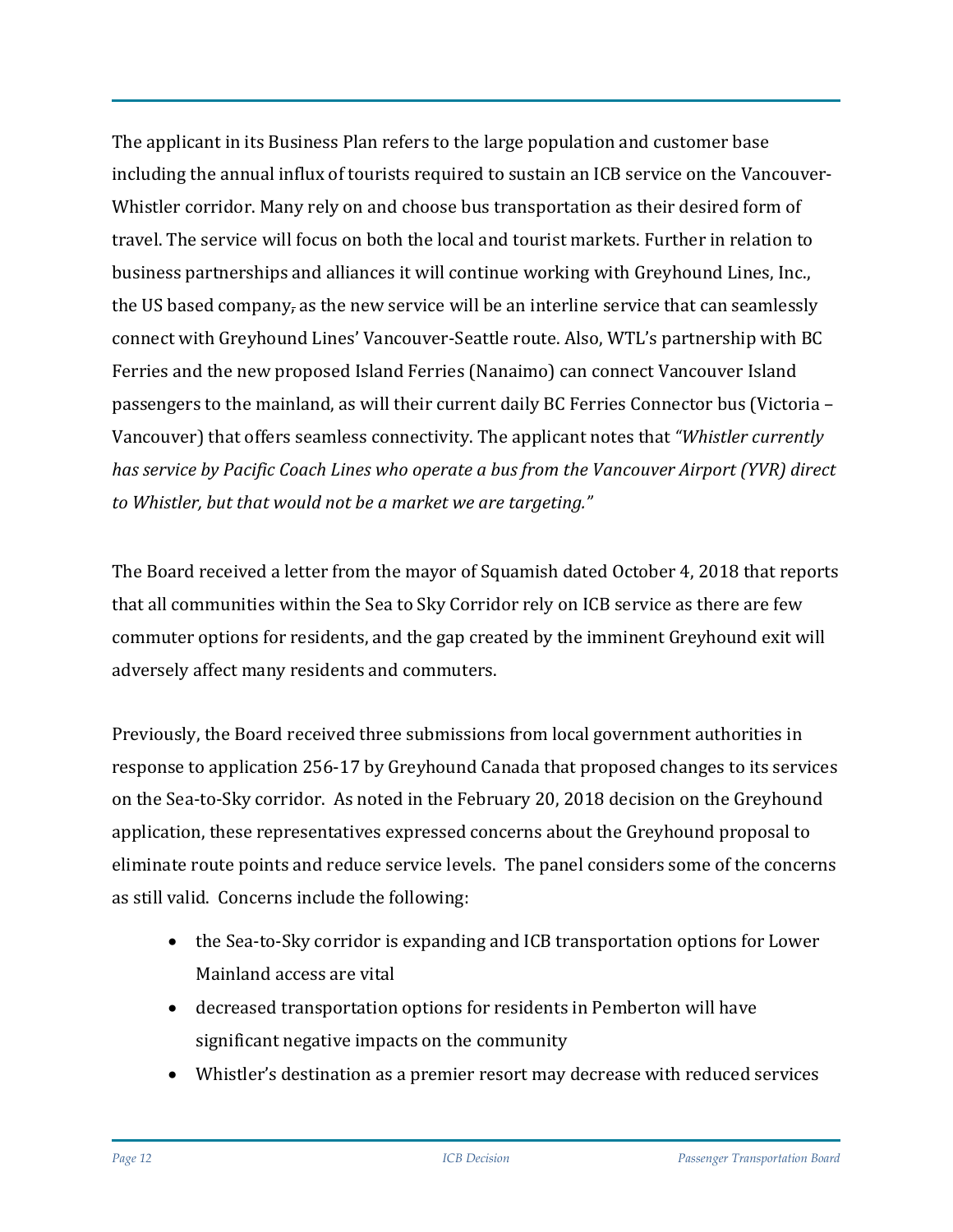- the corridor is challenged by severe road and highway congestion that can worsen and lead to increased safety issues
- convenient, reliable and affordable inter-regional transportation is needed to connect communities along the corridor

The applicant's proposed service and route stops replace some services and stops along Route S1 that Greyhound Canada is exiting October 31, 2018. The panel finds that WTL's Route 4 proposal has some overlaps with current and proposed ICB services on the corridor (including those of PCL and WRI), and that they are also distinguishable based on their different combinations of services, target market focus, vehicle fleets, and options for intermodal connectivity.

The WTL service does not include stops at Pemberton that we are approving for Whistler Rides Inc. (WRI). WTL adds West Vancouver as a stop not serviced by any current, yearround ICB operator. The Vancouver – Whistler route enhances the Wilson's ICB network and options for travelers passing through its Vancouver hub. It expands connections through the ICB services it provides to Victoria (BC Ferry Connector), Kamloops (Route 2) and Kelowna (Route 3). Further, WTL will interline with Greyhound Lines (based in the US) to extend its Vancouver - Seattle route with a seamless connection to the Vancouver to Whistler route. WTL is also positioned to leverage partnerships it has established with BC Ferries and Tofino Bus Lines Inc. to connect passengers travelling between Vancouver Island and the mainland.

The panel notes that WTL has the availability of wheelchair accessible buses that can add a further distinction to its proposed services.

The panel is persuaded that there is a market and demand for the services that WTL seeks to provide on the Sea-to-Sky corridor. We note that many of Greyhound Canada's customers have used the WTL BC Ferries Connector to access routes on the Greyhound network. Similarly, adding Route 4 to the WTL licence enables connection options that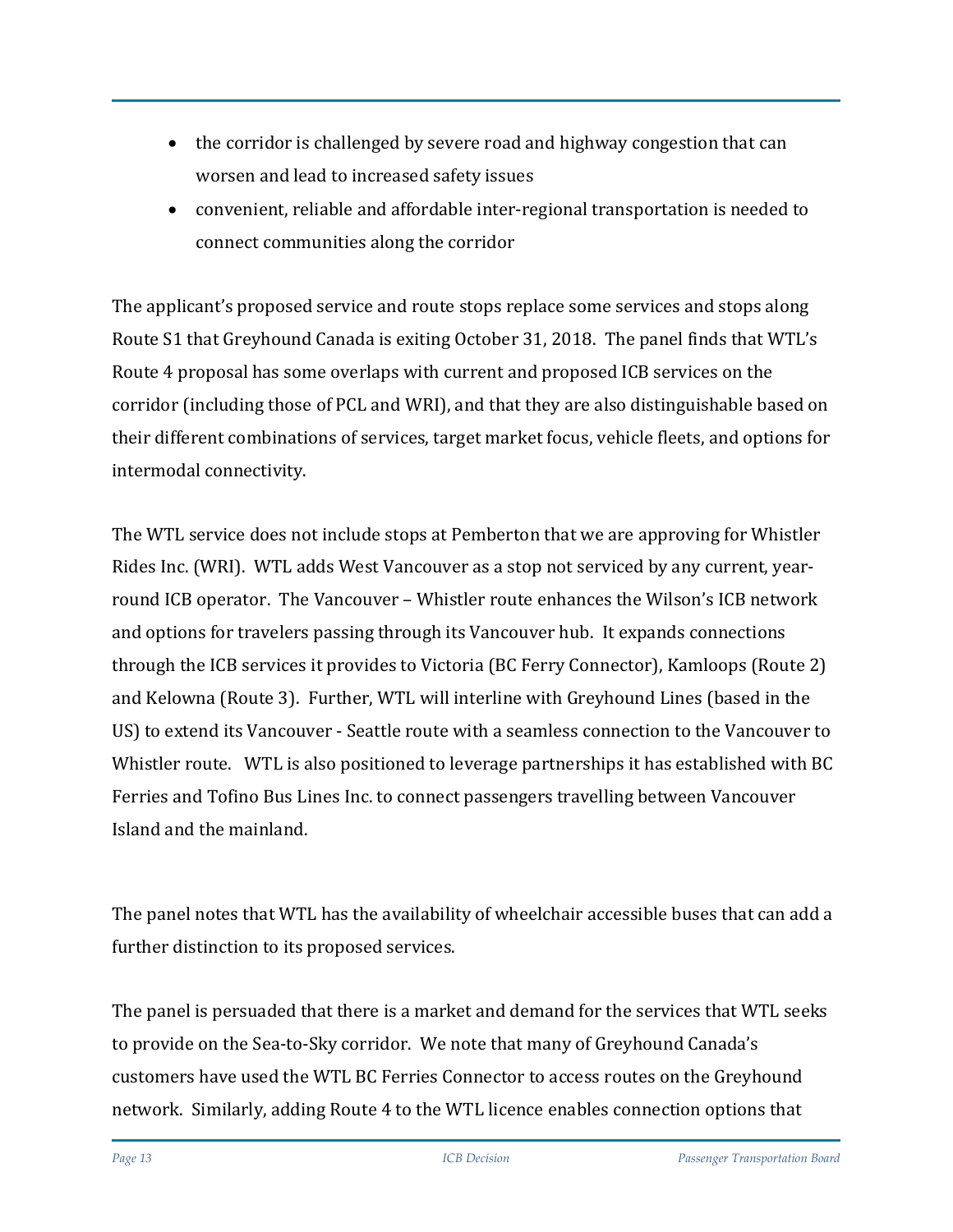serve the needs of Sea-to-Sky travelers who are connecting with destinations beyond Vancouver. Further, WTL support letters indicate a growing potential user base for the proposed service and satisfy the panel that a public need exists to sustain an operation on Route 4 with a minimum route frequency of 1 round trip daily, as WTL has applied to do.

We find there is sufficient evidence and that the applicant has demonstrated a public need for the proposed service.

# *(b) Would the application, if granted, promote sound economic conditions in the passenger transportation business in British Columbia?*

The Board looks at the state of inter-city bus services in the area where the applicant is applying to operate. The Board considers how the service could benefit the market and whether the market has the capacity to absorb additional services.

There are many markets for transportation services. A healthy, competitive industry on the Sea to Sky Corridor provides the public with service options while enabling successful operators to run a successful business.

We find the that proposed service by WTL both fills a gap left by Greyhound and complements ICB transportation service options on the corridor. The panel is persuaded that the start of the WTL service on its Route 4 will attract a stronger and wider ridership base over time. In this respect the panel was not persuaded by arguments of submitters, including the general position that the service proposed by WTL will be detrimental to sound economic conditions. Similar to the Board's approval of the application by WRI, the WTL proposal should have an overall beneficial effect on market demand and the industry as a whole.

The panel finds the approving of this application will promote sound economic conditions in the passenger transportation business in British Columbia.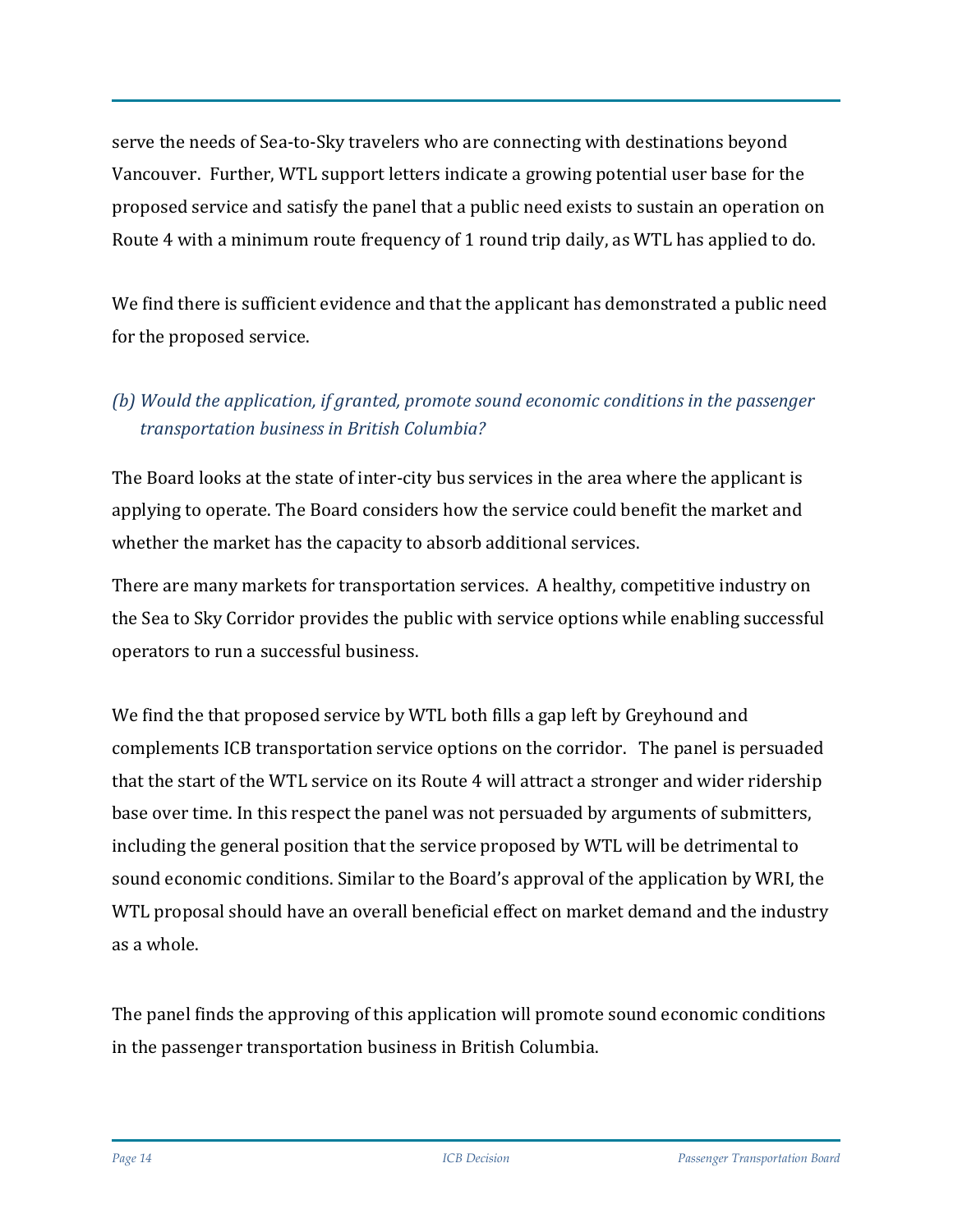# *(c) Is the applicant a fit and proper person to provide that service and is the applicant capable of providing that service?*

The Board looks at fitness in two parts:

- (i) is the applicant a "fit and proper person" to provide the proposed service; and
- (ii) is the applicant capable of providing that service?

The Board reviews the conduct of an applicant and the structure of its operations. Does the applicant seem to understand passenger transportation laws and policies? Is the business set up to follow these laws? Is there something in the applicant's background that shows it disregards the law?

Applicants must show that they have the resources and skills to manage the service that they want to operate. The Board gets much of this information from business plans and financial statements.

WTL was incorporated on December 4, 1980. The applicant's National Safety Code certificate is in good standing. The disclosure form, Unlawful Activity and Bankruptcy, indicates no negative concerns about the principals.

The applicant's fleet includes 150 vehicles. The company's website indicates these consist of highway coaches, mini coaches, school buses and vans. Wheelchair accessible buses are available. The company also operates an eight-bay mechanical and body shop facility to maintain its vehicles and, under contract, retrofit BC Transit buses. This is an extensive government-certified inspection facility. All buses based in the Lower Mainland will follow a structured maintenance routine to ensure proper maintenance.

Under the Wilson's group of companies, it also operates the Capital City Station, the Capital City Café and a new Wilson's Customer Experience Call Centre. The company has a strong management organization with both Victoria and Vancouver-based operating divisions. Through WTL's BC Ferries Connector service, the Vancouver division has infrastructure in place to manage the two proposed routes. WTL has also been connected to Greyhound operations through its operation of the Capital City Station, the current bus terminal in Victoria. The company sold tickets for all Greyhound routes, during which time it interacted with customers who provided insight into the consumer demand for its proposed routes.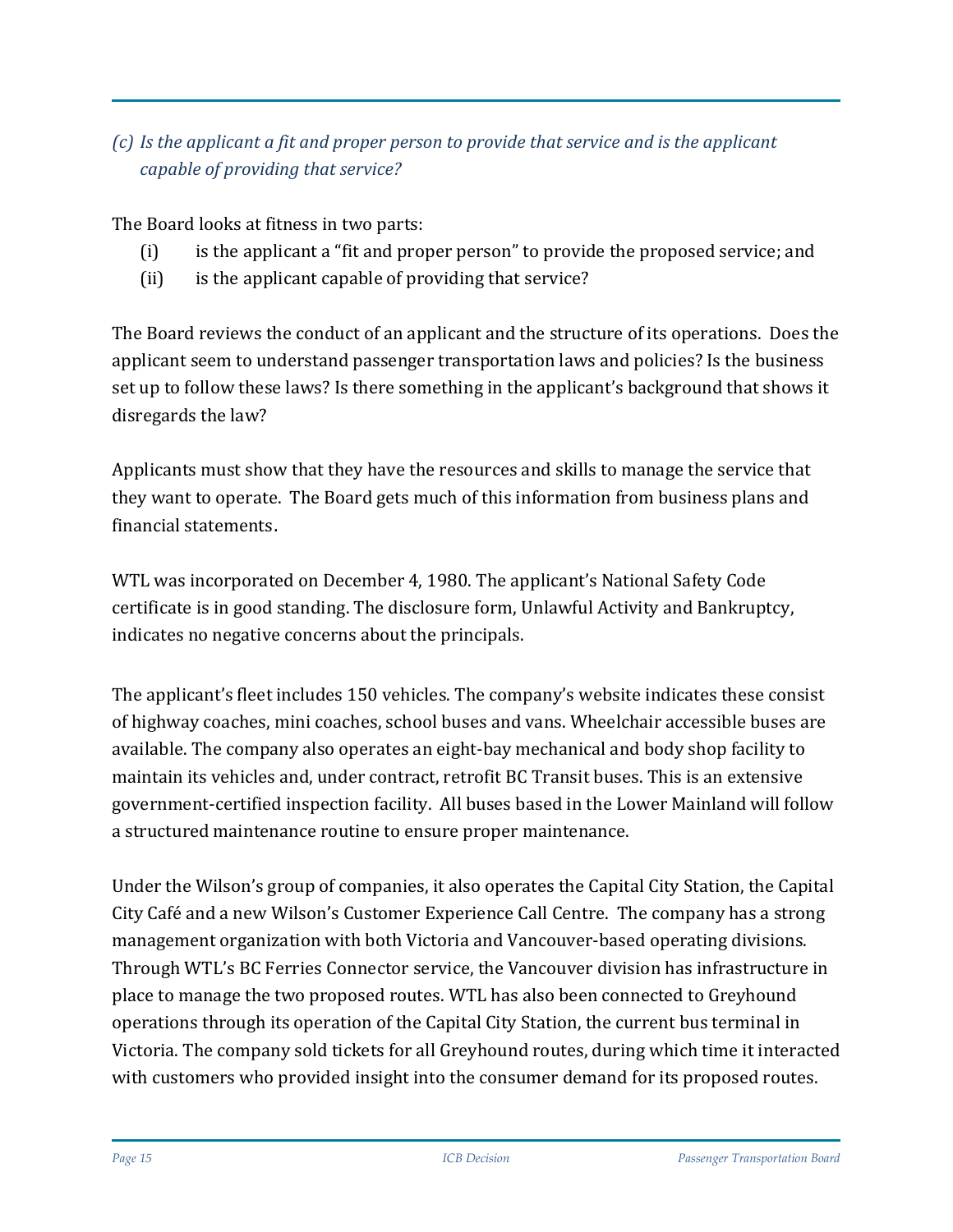It has a marketing plan to use various media, including a fully functional website, to enable customers to access its services, and it states that it has been collaborating with Greyhound to get assistance with the changeover. It notes a main marketing opportunity includes the ability to cross-market its new proposed services as a connection option for its BC Ferries Connector service. The applicant outlined its extensive hiring and training process for drivers that, in part, includes a comprehensive driver's manual.

The financial information included a balance sheet and income statements for the year ending December 31, 2017. Also included were three-year financial projections that cover the proposed routes. The forecasts appear reasonable and realistic given the assumptions outlined. The infrastructure and vehicles for the startup of this Vancouver-based ICB service are in place and the applicant is able to keep operating costs to a minimum.

There has not been any information brought to our attention to prove that the applicant is not fit and proper. Further, WTL has the experience, operational knowledge and capacity to service its proposed new route safely and effectively.

We find the applicant to be fit and proper person with the necessary skills and infrastructure in place, and that it is capable of managing and operating the proposed Route 4 services.

## **VIII. Route 4 Approval**

For the reasons set out above, we approve Route 4 (Vancouver – Whistler) as set out in the application summary.

## **IX. Preliminary Decision: Routes 2 & 3**

The Board previously considered evidence respecting the Route 2 (Vancouver – Kamloops) and Route 3 (Vancouver – Kelowna) portions of this application. On October 16, 2018, it issued a decision approving the routes as set out in the Preliminary Licence Application Decision. The preliminary decision was published in the Weekly Bulletin on October 17, 2018. The preliminary decision was issued with the caveat that should any matter arise in the Board's review of the whole application that relates to any of the orders in this preliminary decision, the Board may reconsider any or all of the preliminary decisions.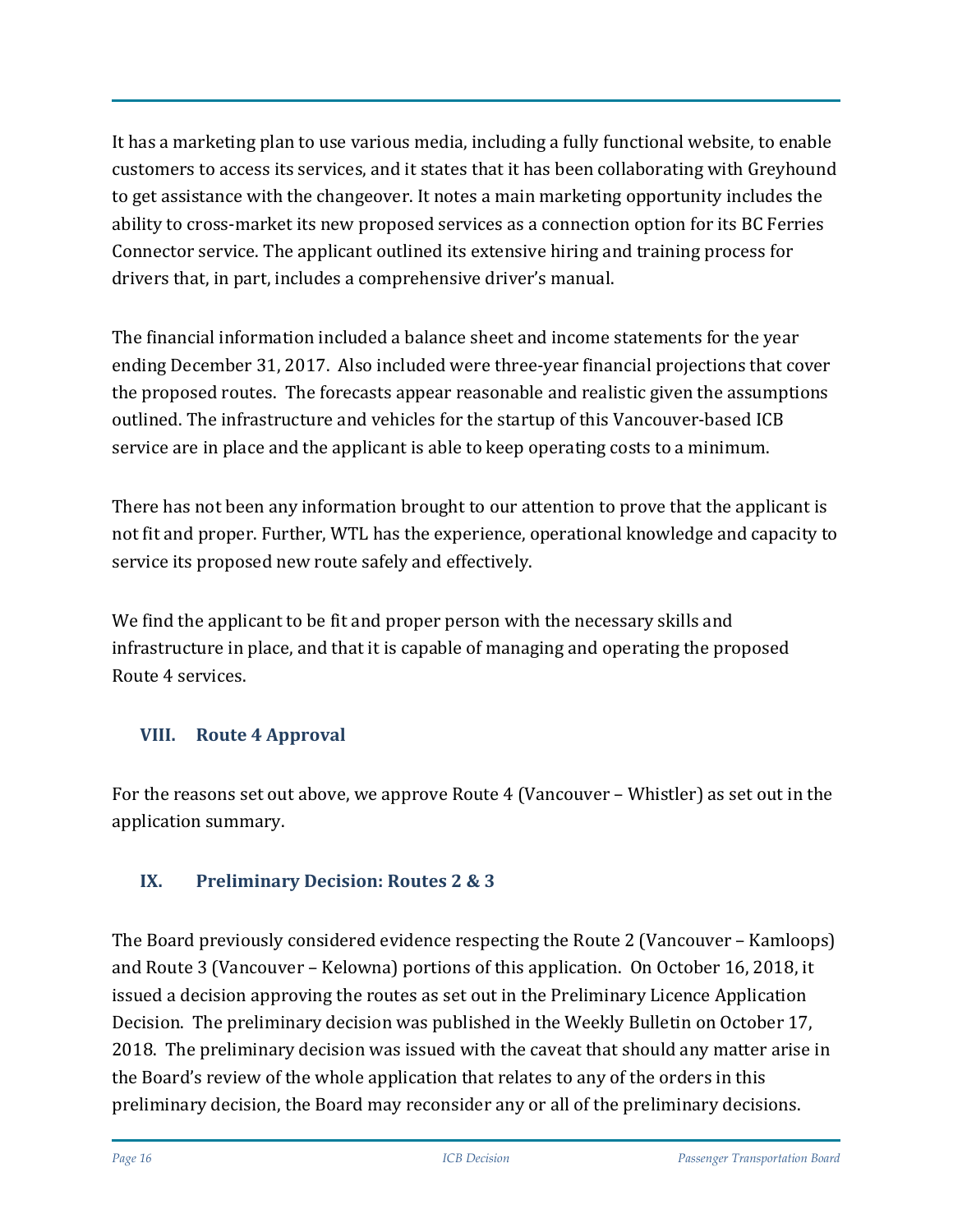With the amendment noted below, this final decision affirms both route approvals and terms and conditions set out in the preliminary decision on application 3035-18:

• We amend the service implementation and vehicle activation requirements in the Preliminary Licence Application Decision to establish a single set of deadlines applicable to the authorization approved with respect to the application as a whole. Amended notice and activation requirements are set out in appendices I and II.

## **X. Conclusion**

For the reasons above, the Board:

- 1. affirms the Preliminary Licence Application Decision of October 16, 2018 respecting Routes 2 and 3, as amended in this final decision with respect to deadlines for public notice and vehicle activation; and
- 2. approves Route 4 as set out in the application summary.

We establish notice and activation requirements, and the terms and conditions of licence, that are attached to this decision as Appendices I and II. These form an integral part of the decision. Appendices in this final decision supersede appendices in the preliminary decision.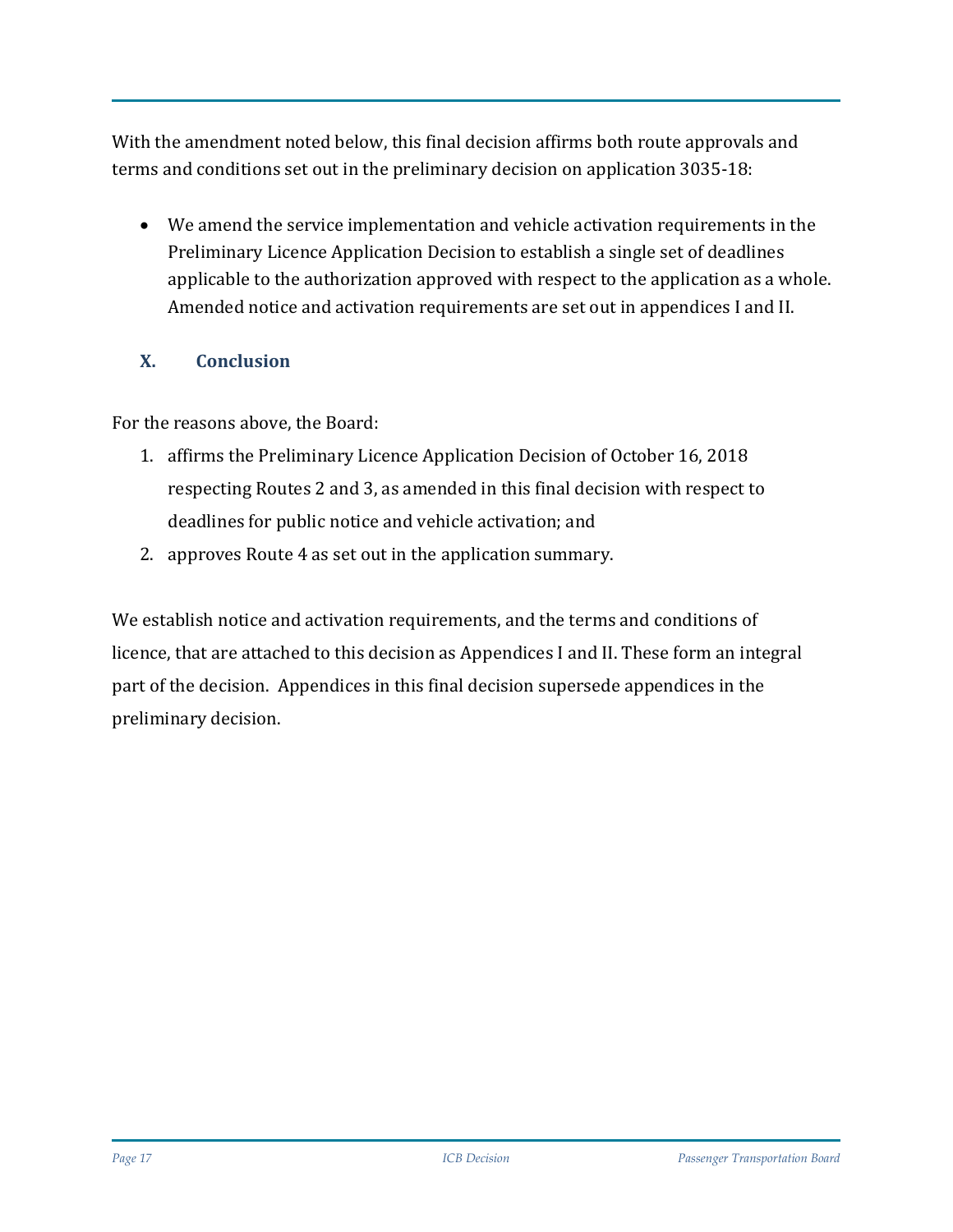Wilson's Transportation Ltd. Appendix I

# **Appendix 1: Public Notice Requirements**

A Passenger Transportation Licence must be issued by the Registrar of Passenger Transportation under section 29 or renewed under section 34 of the Passenger Transportation Act before the special authorization approved in this decision may be exercised.

## **A. Direction to the Applicant Regarding Notice and Implementation**

• Unless otherwise ordered by the Passenger Transportation Board, Wilson's Transportation Ltd. must post time schedules on line and make available to the public on line its reservation system for Routes 2, 3 and 4 no later than **November 15, 2018** to enable advance bookings.

#### **B. Direction to the Registrar of Passenger Transportation Regarding Issuance**

• The Registrar of Passenger Transportation (Registrar) may only issue a licence to Wilson's Transportation Ltd. that reflects the amendments approved in this decision and set out in Appendix II after the Registrar is satisfied that Wilson's Transportation Ltd. has posted time schedules on line and made available to the public on line its reservation system.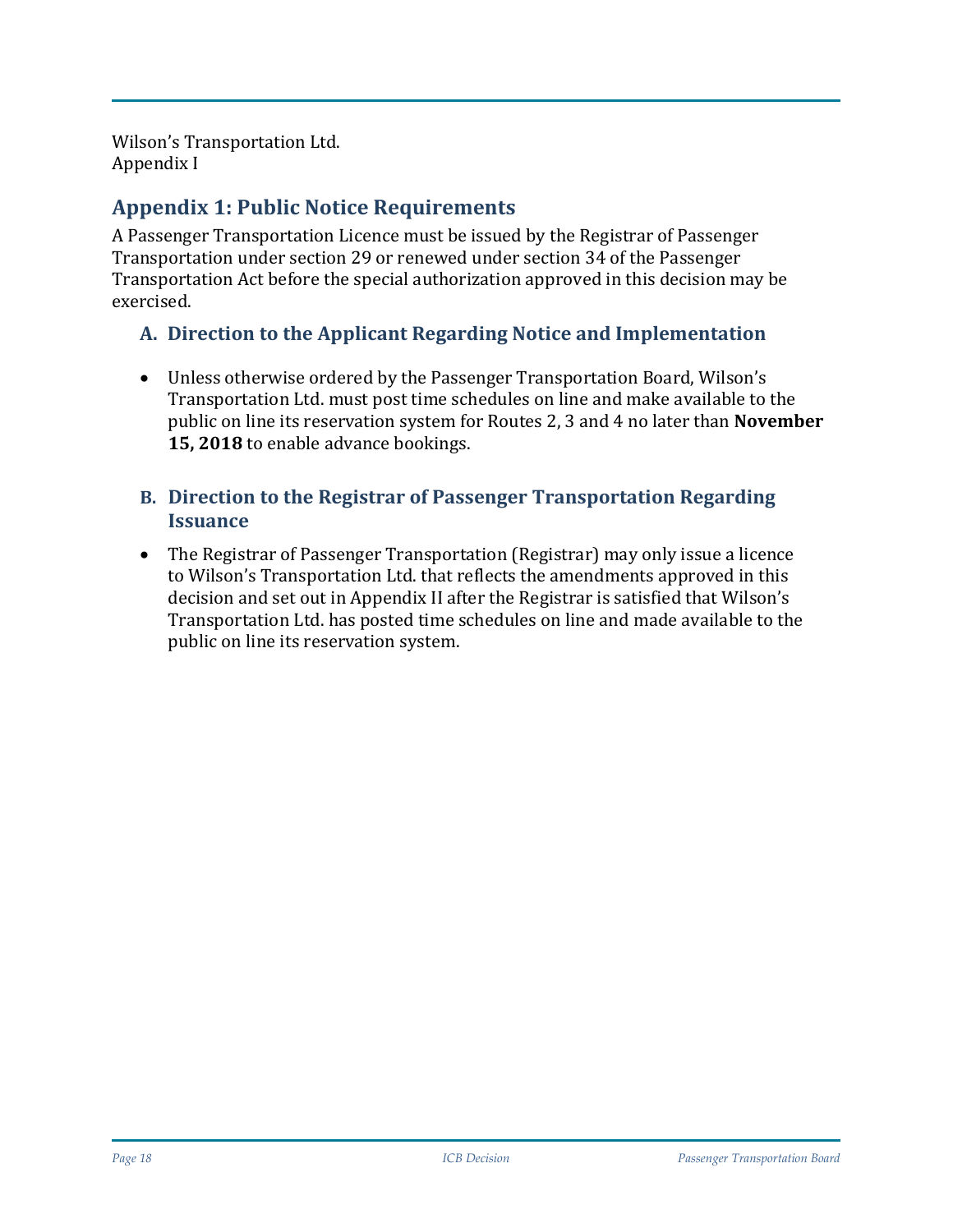Wilson's Transportation Ltd. Appendix II

| <b>Licence</b><br><b>Required to</b><br><b>Operate</b><br><b>Vehicles</b> | The Registrar of Passenger Transportation must issue the<br>applicant a licence before the applicant can operate any vehicles<br>approved in this decision.                                                                    |  |  |
|---------------------------------------------------------------------------|--------------------------------------------------------------------------------------------------------------------------------------------------------------------------------------------------------------------------------|--|--|
| <b>Approval of</b><br>application                                         | 1. The applicant must activate at least 2 vehicles by<br>November 30, 2018.                                                                                                                                                    |  |  |
| may expire                                                                | 2. If the applicant does not meet the requirements set out in 1<br>above, this Special Authorization expires.                                                                                                                  |  |  |
|                                                                           | 3. The Passenger Transportation Board may vary the<br>requirements set out in 1 above, if circumstances warrant<br>it.                                                                                                         |  |  |
|                                                                           | 4. If an applicant needs more time to activate its vehicles,<br>then the applicant must make a request to the Board<br>before November 21, 2018.                                                                               |  |  |
|                                                                           | (Note: "activate" means that the applicant has submitted the<br>documents required to obtain a Special Authorization Vehicle<br>Identifier to the Registrar of Passenger Transportation.)                                      |  |  |
| <b>Notice to</b><br>Registrar                                             | The Registrar must not, without direction from the Board, issue<br>the applicant a licence or any Special Authorization Vehicle<br>Identifiers if the applicant has not activated at least 2 vehicles by<br>November 30, 2018. |  |  |
|                                                                           | (Note: activated means that the applicant has submitted to the<br>Registrar of Passenger Transportation the documents required to<br>obtain a Special Authorization Vehicle Identifier.)                                       |  |  |

| <b>Special</b><br><b>Authorization:</b> | <b>Inter-City Bus (ICB)</b>                                                                                                                                                                                                                     |
|-----------------------------------------|-------------------------------------------------------------------------------------------------------------------------------------------------------------------------------------------------------------------------------------------------|
| Terms &<br><b>Conditions:</b>           |                                                                                                                                                                                                                                                 |
| Service:                                | Transportation of passengers must be provided to and from each<br>route point on a scheduled basis according to the minimum<br>frequency that is set for the <i>authorized route</i> .                                                          |
| Schedule:                               | The licence holder must publish, in a manner accessible to the<br>general public, a schedule for each route with the time and<br>location of each stop, and must carry in each vehicle a copy of<br>the schedule that the vehicle is following. |
| Abbreviation:                           | The following abbreviation is used to describe terms and<br>conditions of this special authorization.                                                                                                                                           |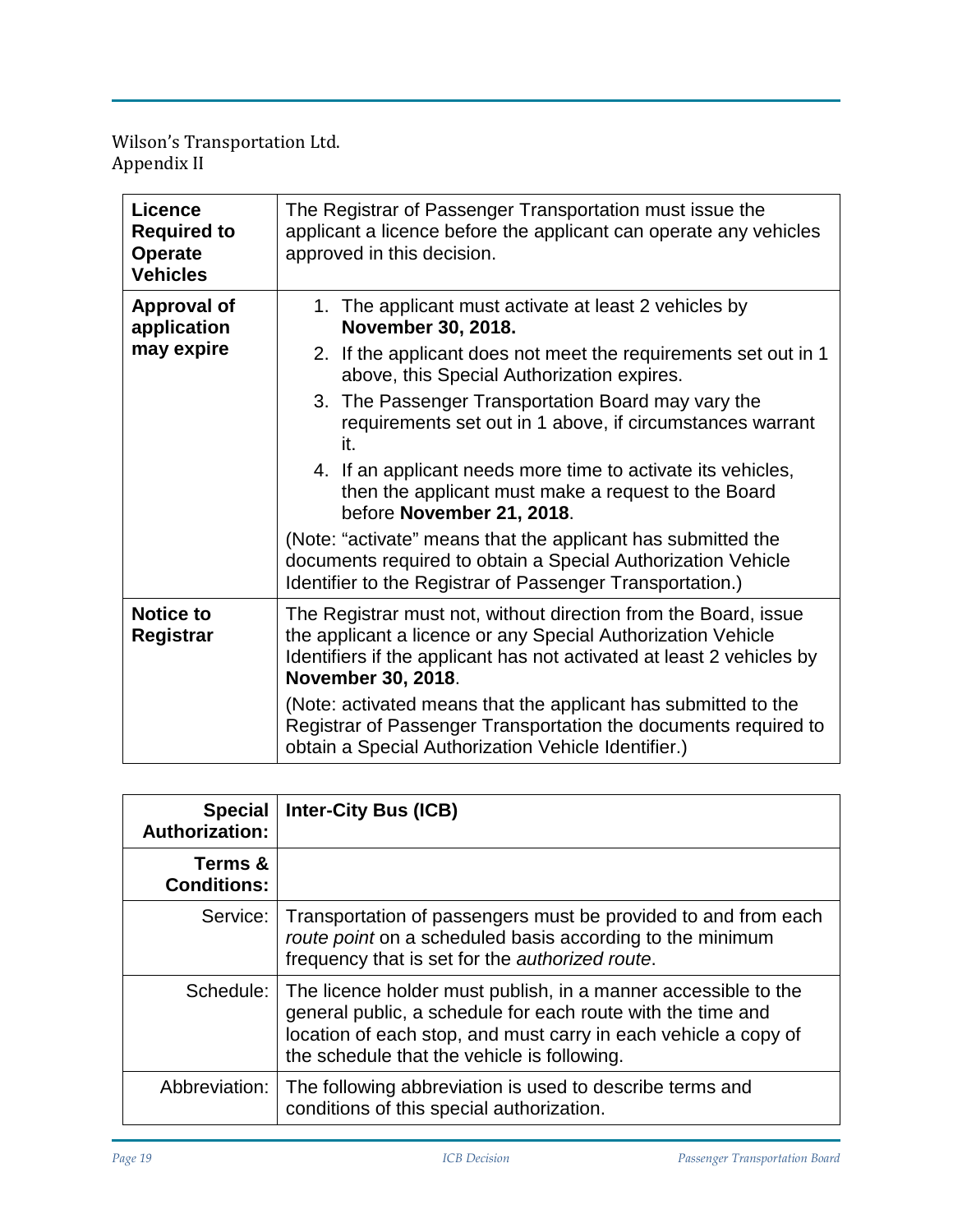|                                  | alt "alternate" route point that is not located directly enroute<br>between other route points authorized by the Board; service may<br>be provided to one or more alternate route points at the option<br>and frequency of the licence holder on the condition that all<br>minimum route frequencies approved or set by the Board are<br>maintained.                                                                                                                                                                                                                                                                                                                                                                                                                                           |                                                              |  |
|----------------------------------|------------------------------------------------------------------------------------------------------------------------------------------------------------------------------------------------------------------------------------------------------------------------------------------------------------------------------------------------------------------------------------------------------------------------------------------------------------------------------------------------------------------------------------------------------------------------------------------------------------------------------------------------------------------------------------------------------------------------------------------------------------------------------------------------|--------------------------------------------------------------|--|
| <b>Route Number:</b>             | $\blacktriangleleft$                                                                                                                                                                                                                                                                                                                                                                                                                                                                                                                                                                                                                                                                                                                                                                           |                                                              |  |
| <b>Terminating Point 1:</b>      |                                                                                                                                                                                                                                                                                                                                                                                                                                                                                                                                                                                                                                                                                                                                                                                                | <b>Victoria</b>                                              |  |
| <b>Terminating Point 2:</b>      |                                                                                                                                                                                                                                                                                                                                                                                                                                                                                                                                                                                                                                                                                                                                                                                                | <b>Vancouver</b>                                             |  |
| <b>Route Points</b>              |                                                                                                                                                                                                                                                                                                                                                                                                                                                                                                                                                                                                                                                                                                                                                                                                | Daily Minimum (round trips)                                  |  |
| City of Victoria                 |                                                                                                                                                                                                                                                                                                                                                                                                                                                                                                                                                                                                                                                                                                                                                                                                | 3                                                            |  |
| Town of Sidney <sup>1</sup>      |                                                                                                                                                                                                                                                                                                                                                                                                                                                                                                                                                                                                                                                                                                                                                                                                | alt                                                          |  |
| <b>Swartz Bay Ferry Terminal</b> |                                                                                                                                                                                                                                                                                                                                                                                                                                                                                                                                                                                                                                                                                                                                                                                                | 3                                                            |  |
| <b>Tsawwassen Ferry Terminal</b> |                                                                                                                                                                                                                                                                                                                                                                                                                                                                                                                                                                                                                                                                                                                                                                                                | 3                                                            |  |
| <b>Corporation of Delta</b>      |                                                                                                                                                                                                                                                                                                                                                                                                                                                                                                                                                                                                                                                                                                                                                                                                | alt                                                          |  |
| City of Richmond <sup>2</sup>    |                                                                                                                                                                                                                                                                                                                                                                                                                                                                                                                                                                                                                                                                                                                                                                                                | alt                                                          |  |
| Vancouver International Airport  |                                                                                                                                                                                                                                                                                                                                                                                                                                                                                                                                                                                                                                                                                                                                                                                                | alt                                                          |  |
| City of Vancouver                |                                                                                                                                                                                                                                                                                                                                                                                                                                                                                                                                                                                                                                                                                                                                                                                                | 3                                                            |  |
| Footnotes:                       | <sup>1</sup> The "alt" authorization for the Town of Sidney is for<br>Victoria bound trips only.<br><sup>2</sup> The Vancouver International Airport is excluded from the City of<br>Richmond for the purposes of this special authorization.                                                                                                                                                                                                                                                                                                                                                                                                                                                                                                                                                  |                                                              |  |
| Limited Pick Up<br>& Drop Off:   | Victoria Bound Trips:<br>From the City of Vancouver through until the Vancouver<br>International Airport, passengers may be picked up only. After<br>departing from the Vancouver International Airport, passengers<br>may be picked up or dropped off.<br>Vancouver Bound Trips:<br>From the City of Victoria through until any point reached before<br>arriving at the Vancouver International Airport, passengers may<br>be picked up or dropped off. From the Vancouver International<br>Airport through until the City of Vancouver, passengers may be<br>dropped off only.<br>Pick up and Drop off in Richmond <sup>1</sup> :<br>Despite the limitations set out above, passengers may be picked<br>up and dropped off in either direction within the City of<br>Richmond <sup>1</sup> . |                                                              |  |
| Service                          |                                                                                                                                                                                                                                                                                                                                                                                                                                                                                                                                                                                                                                                                                                                                                                                                | Service may only be provided when the licensee has a written |  |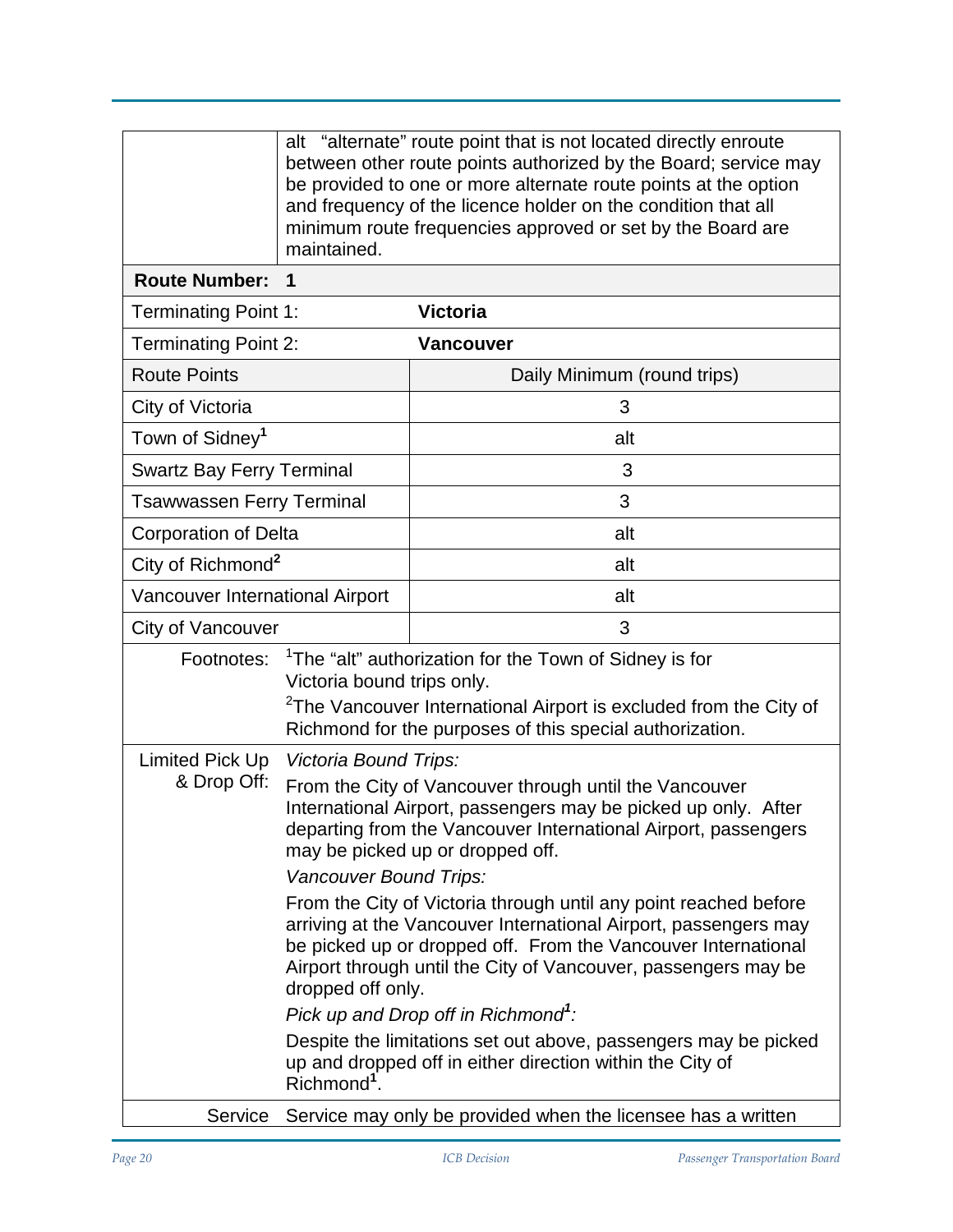| Limitation:                 | transportation service agreement with BC Ferries to provide inter-<br>city bus service on this cross water route.                                                                                            |                                                                                                                                                                                                    |  |
|-----------------------------|--------------------------------------------------------------------------------------------------------------------------------------------------------------------------------------------------------------|----------------------------------------------------------------------------------------------------------------------------------------------------------------------------------------------------|--|
| <b>Route Number:</b>        | $\mathbf 2$                                                                                                                                                                                                  |                                                                                                                                                                                                    |  |
| <b>Terminating Point 1:</b> |                                                                                                                                                                                                              | <b>Vancouver</b>                                                                                                                                                                                   |  |
| <b>Terminating Point 2:</b> |                                                                                                                                                                                                              | <b>Kamloops</b>                                                                                                                                                                                    |  |
| Corridors:                  |                                                                                                                                                                                                              | Highway 1: Vancouver - Hope                                                                                                                                                                        |  |
|                             |                                                                                                                                                                                                              | Highway 5: Hope - Kamloops                                                                                                                                                                         |  |
| <b>Route Points</b>         |                                                                                                                                                                                                              | Daily Minimum (round trips)                                                                                                                                                                        |  |
| City of Vancouver           |                                                                                                                                                                                                              | 1                                                                                                                                                                                                  |  |
| City or Township of Langley |                                                                                                                                                                                                              | 1                                                                                                                                                                                                  |  |
| City of Chilliwack          |                                                                                                                                                                                                              | 1                                                                                                                                                                                                  |  |
| <b>City of Merritt</b>      |                                                                                                                                                                                                              | 1                                                                                                                                                                                                  |  |
| City of Kamloops            |                                                                                                                                                                                                              | 1                                                                                                                                                                                                  |  |
| Alternative<br>Points:      | The licence holder may pick up or drop off passengers at any<br>location, municipality or unincorporated area that is between the<br>terminating points and on highway corridors approved for this<br>route. |                                                                                                                                                                                                    |  |
| <b>Route Number:</b>        | 3                                                                                                                                                                                                            |                                                                                                                                                                                                    |  |
| <b>Terminating Point 1:</b> |                                                                                                                                                                                                              | <b>Vancouver</b>                                                                                                                                                                                   |  |
| <b>Terminating Point 2:</b> |                                                                                                                                                                                                              | Kelowna                                                                                                                                                                                            |  |
| Corridors:                  |                                                                                                                                                                                                              | Highway 1: Vancouver – Hope                                                                                                                                                                        |  |
|                             |                                                                                                                                                                                                              | Highway 5: Hope - Merritt                                                                                                                                                                          |  |
|                             |                                                                                                                                                                                                              | Highway 97C: Merritt - Kelowna                                                                                                                                                                     |  |
| <b>Route Points</b>         |                                                                                                                                                                                                              | Daily Minimum (round trips)                                                                                                                                                                        |  |
| City of Vancouver           |                                                                                                                                                                                                              | 1                                                                                                                                                                                                  |  |
| City or Township of Langley |                                                                                                                                                                                                              | 1                                                                                                                                                                                                  |  |
| City of Chilliwack          |                                                                                                                                                                                                              | 1                                                                                                                                                                                                  |  |
| <b>City of Merritt</b>      |                                                                                                                                                                                                              | 1                                                                                                                                                                                                  |  |
| District of West Kelowna    |                                                                                                                                                                                                              | 1                                                                                                                                                                                                  |  |
| City of Kelowna             |                                                                                                                                                                                                              | 1                                                                                                                                                                                                  |  |
| Alternative<br>Points:      | route.                                                                                                                                                                                                       | The licence holder may pick up or drop off passengers at any<br>location, municipality or unincorporated area that is between the<br>terminating points and on highway corridors approved for this |  |